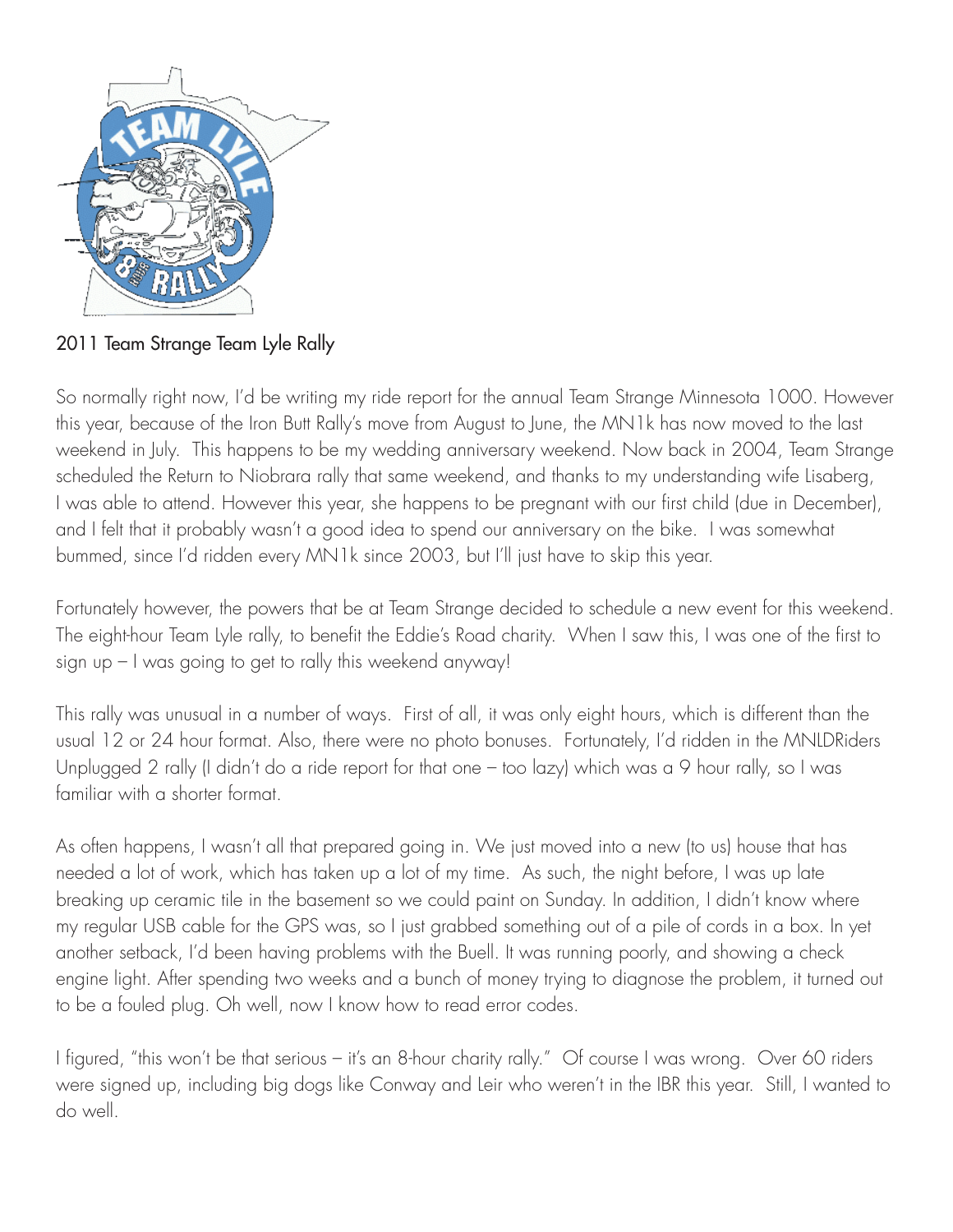I woke up at 6 (which is an hour earlier than usual for me) and rode down to Bob's Java Hut and was greeted by Bart and Lurleen, and talked to a bunch of the usual riders like Jim Weatherhead and Kevin Kocur as well as Kerry Person, who was helping out. The bike was running just fine thankfully, so I was at least comfortable with that.

We received our rally packets with around 30 bonuses. Most of which I was familiar with, as many were in the East Metro and Western Wisconsin, including two in the area I grew up in. I considered just using maps and foregoing the laptop, but I figured that it's always good practice to prepare like I would for other rallies, so I got out the computer.

For some reason, Garmin's mac software, which I've never been a fan of, despite being a Mac geek, was acting up. It froze up on me a couple times before finally working. Then, because of my grabbing a bad cable, I couldn't load my points and route into the GPS. I ended up borrowing a cable from Rick Corwine (thank you!) to get it loaded, but I'd wasted a ton of time, leaving a half hour past the 9 am release time. (resulting in a comment from Bart "hey, you know you can leave now.")

Finally, I got on the road, only to find my points loaded, but not my route. Uggh. I learned a while back that it's smart to list your bonus by number on a separate sheet, so I set course for my first stop, which was in Forest, WI to read a plaque below a windmill. At the same time, I took a few minutes to reset my route in the GPS, so I'd know my arrival time back at Bob's. It said 3:35 pm, and the rally ended at 5. Now because of traffic, I'd routed fairly conservatively to not DNF, but I didn't think I'd routed THAT conservatively. I figured I'd missed something, but I didn't want to waste any more time, so I rode on.

The next stop was a church in Sand Creek, WI (I think that was a church) and then the first of three required stops for a combo bonus (meaning getting extra points for completing multiple bonuses). The combo was to get three National Park Service passport stamps, the first being the Ice Age National Scenic Trail near New Auburn, WI.

In this case, in addition to the combo, this was a two-part bonus. The Ice Age stamp was the first, as well as writing down some info at a parking lot about ten miles farther down the road. I've ridden (rode?) enough of Bart's rallies to know that the two-part bonus likely meant that there was a really cool road that Bart wanted us to experience, and I was right. Co. Rd. M was a great ride through the woods, despite the damp weather, and me almost hitting a dog that wandered out in front of me as I came over a hill. I had met up with Kevin Kocur at the Ice Age center (they had cute baby turtles at the counter), and again at the parking lot. I figured we were running similar, but not exact routes. We exchanged the traditional "you suck" greetings between us.

I didn't attach my fuel cell for this rally because I didn't have time, and because it's a pain in the ass to attach, so I was concerned about fuel at this point. When I was having trouble with the bike in the weeks prior to the rally, my fuel range had dropped significantly, and I didn't want to risk it, so I rode about five miles farther east off route to get gas, instead of the 13 miles back to the last station I'd passed. When I was at the gas station, I saw Kocur go by and ride north, as well as a couple on a Goldwing (sorry, I can't recall who you were). I realized at that point I'd missed something, because my route had me backtracking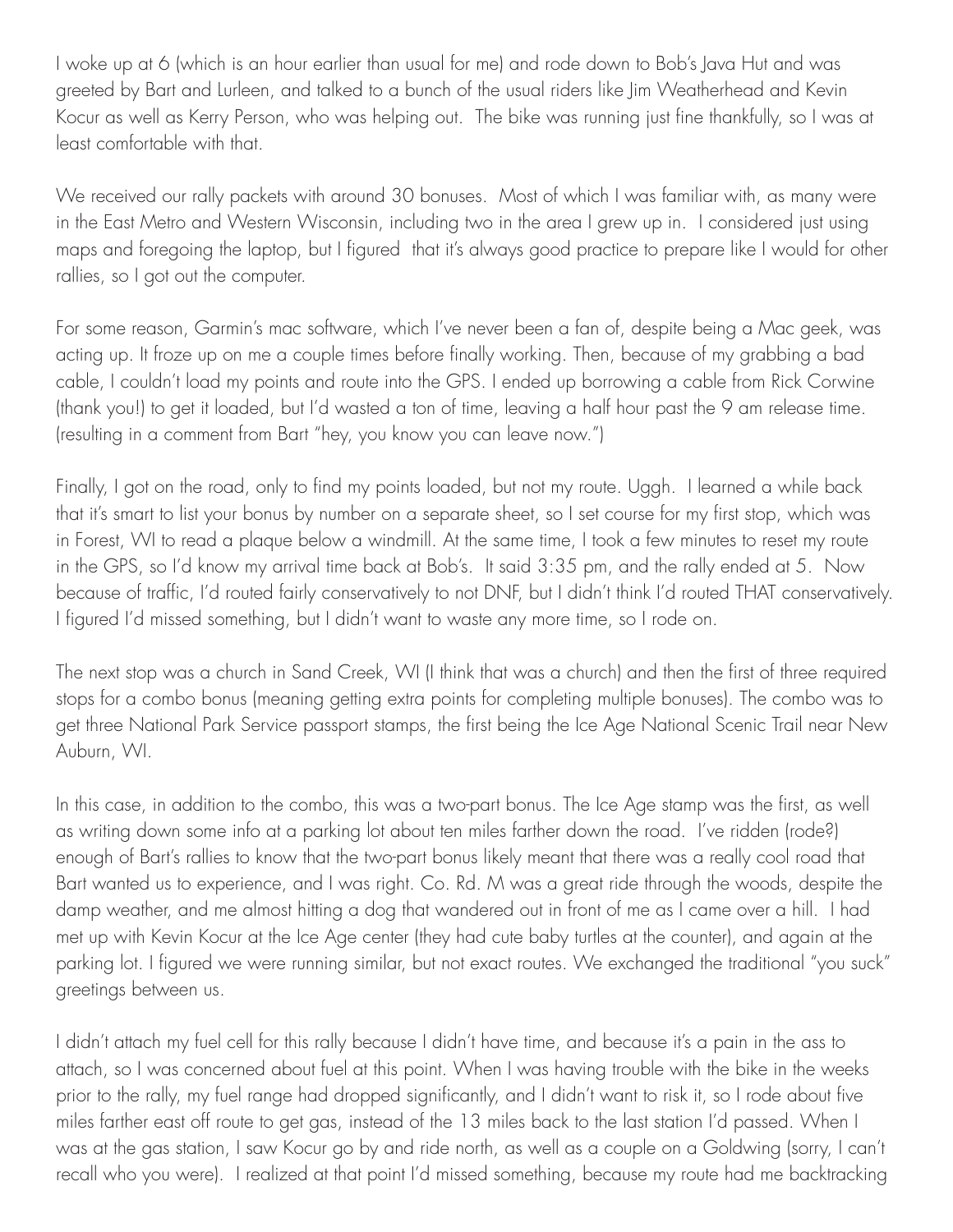along M to US53. It wasn't until later I realized my mistake. I missed not one, but two bonuses (Bruce and Cumberland) that would have put me in the top ten. D'oh!

In any case, I held to my route and backtracked along M (no complaints, since it was a great road) to 53 to head north to Trego, WI, to get the second NPS stamp at the Namekogan visitor center, where I was greeted by a very pretty park ranger who looked a lot like Katy Perry. (I was not the only rider who commented on this). I've been by here many times, as it's on the way to the cabin, and a nearby monument was a bonus on a previous MN1K. I saw the couple on the Goldwing again as I was leaving. They probably got the bonuses I missed.

After that, I headed south back towards the cities, still with a big arrival cushion. I stopped in Clam Falls (also a bonus location, although different on a MN1k) and then to St. Croix Falls, WI to get the third and final NPS stamp. I've ridden the county roads between Trego and St. Croix Falls dozens of times, and I never tire of them. Great riding.

I stopped for gas and a Diet Coke in Cushing, WI, and ran into Kocur again leaving St. Croix Falls.

My last scheduled bonus was in my hometown of Forest Lake, MN, to get some info off a monument at a rest area. The stretch between St. Croix Falls and Flaketown (as we called it) was horrible. US 8 is an awful road (one of the most dangerous roads in MN) with slow traffic, turning cars and just general idiocy. Add to that the steady rain that was falling at this point, and this part of the ride sucked. I was glad to hit I-35.

After picking up the Forest Lake bonus, I realized I had some extra time. I still wanted to plan for traffic in Minneapolis, but I knew I had time to get a bonus off East River Rd. in Fridley, not far from where we used to live. It actually turned out to be a smart move, as taking 94 into Minneapolis was a lot quicker than taking 35W, and the bonus was only a mile out of the way. Despite the rain, I picked up the Fridley bonus and headed to Bob's, arriving as one of the first bikes there, around 4:35. Kocur was the only one I saw there before me.

I scored right away, got something to eat, and watched the bikes roll in. There were a lot of DNF's. Part was due to the oddity of an 8-hour rally, but also because traffic was really bad in the cities on Saturday afternoon, which I'd planned for. Still, I knew my score wasn't great. I ended up 17th out of 51 riders who started, which was okay (I've somewhat resigned myself to being a middle of the pack rider at this point.) Had I bagged the Bruce and Cumberland bonuses, I'd have come in 9th, which wouldn't have put me on the podium, but would have been top ten.

In an odd turn of events, as I was leaving, Aaron Petty, recently back from Ecuador for the summer (and my scorer for the rally), said "hey, you live west of here – can I get a ride home?"

Now I've literally ridden with a passenger less than a dozen times. A poker run with my wife as well as a couple of rides to get ice cream, and once taking Carrie Hanson up to Moon Motors when Ron was out of town or something. I wasn't prepared to take a passenger with no helmet or gear through uptown, and onto the freeway in the rain. He reassured me (kind of) by pointing out that he's ridden "bitch" in a third world